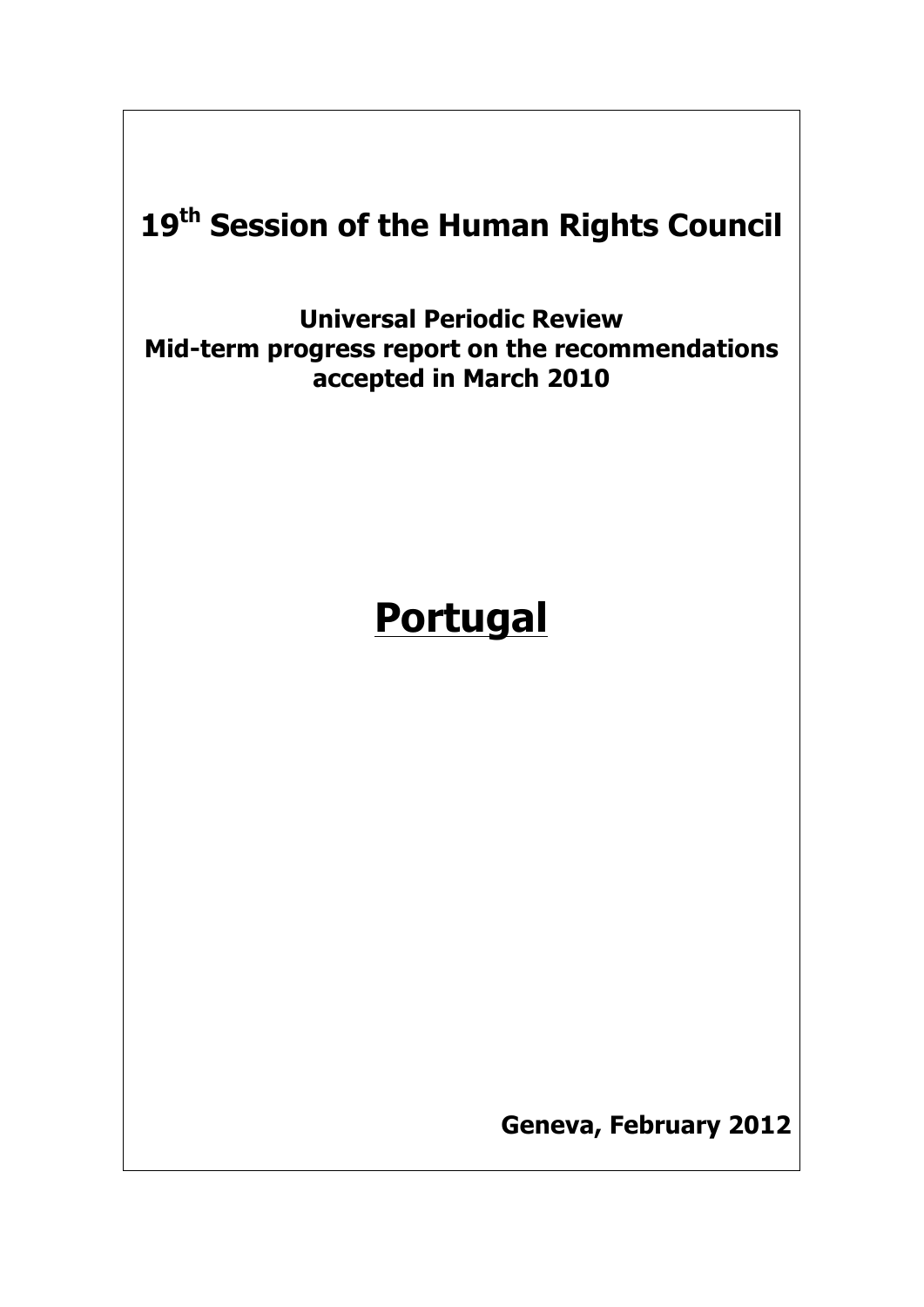# **United Nations Human Rights Council Universal Periodic Review**

#### Portugal

#### Mid-term progress Report

The situation of human rights in Portugal was reviewed at the 6th session of the Universal Periodic Review (UPR) Working Group, in December 2009. A total of 89 recommendations were addressed to Portugal, which accepted 86 thereof or considered they were already being implemented. Portugal attaches great importance to the UPR process and found its review a very useful exercise to address challenges faced and discuss the best ways to improve its human rights record.

This mid-term progress report is submitted in line with the voluntary commitment of Portugal to keep the Council informed of the status of implementation of accepted recommendations. It was elaborated within the National Commission for Human Rights, established in April 2010 in accordance with commitments undertaken within the UPR process.

#### **RATIFICATION OF INTERNATIONAL INSTRUMENTS**

**Become a Party to the Optional Protocol to the International Covenant on Economic, Social and Cultural Rights | Argentina (101.1)** 

Portugal is fully committed to becoming a Party to, and to the early entry into force of, this Optional Protocol. The respective process of ratification is expected to be completed soon.

**Become a Party to the Optional Protocol to the Convention against Torture (OPCAT) and establish a national preventive mechanism accordingly |** Argentina, Brazil, Chile, Czech Republic, France, Mauritius, Spain, United Kingdom (101.2-3)

We are equally committed to becoming a Party to OPCAT and the process of ratification thereof should also be completed soon. The Ombudsman shall be appointed as the national preventive mechanism given its vast experience in inspecting places of detention and the fact that it meets the requirements set out in the Protocol

#### **Become a Party to the International Convention for the Protection of All Persons from Enforced Disappearance | Argentina, France, Japan (101.4)**

We are also fully committed to becoming a Party to this Convention and expect that its process of ratification will soon be completed.

**RACISM, RACIAL DISCRIMINATION, INTEGRATION OF MIGRANTS AND MARGINALIZED GROUPS**

**Continue and intensify efforts, including those undertaken by the Office of the High Commissioner for Immigration and Intercultural Dialogue (ACIDI), to raise public awareness to human rights, effectively combat racism and racial discrimination and create a culture of tolerance in society, inter alia by using the media |** Azerbaijan, Bangladesh, Brazil (101.6-7/102.10)

Awareness-raising to human rights and the fight against racism and intolerance continues to be a priority for Portugal and many activities in these areas have taken place over the reporting period, including the continuation of efforts by ACIDI and notably within the II Plan for Immigrant Integration (2010-2013). Actions undertaken include TV and radio programs and the establishment of two annual prizes for media works promoting human rights and tolerance. Several publications on migration and asylum-related issues were launched and distributed, including the Portuguese versions of IOM Glossary on Migration and of "A Diversity toolkit for factual programs in public service television", produced by the EU Agency for Fundamental Rights and based on which Portuguese public television (RTP) has developed a code of ethics.

Specific workshops for media professionals on how to address migration issues were held throughout the country, as well as seminars for journalists on such areas as disabilities, immigration, diversity, asylum/refugees and violence. Furthermore, a list of migrants with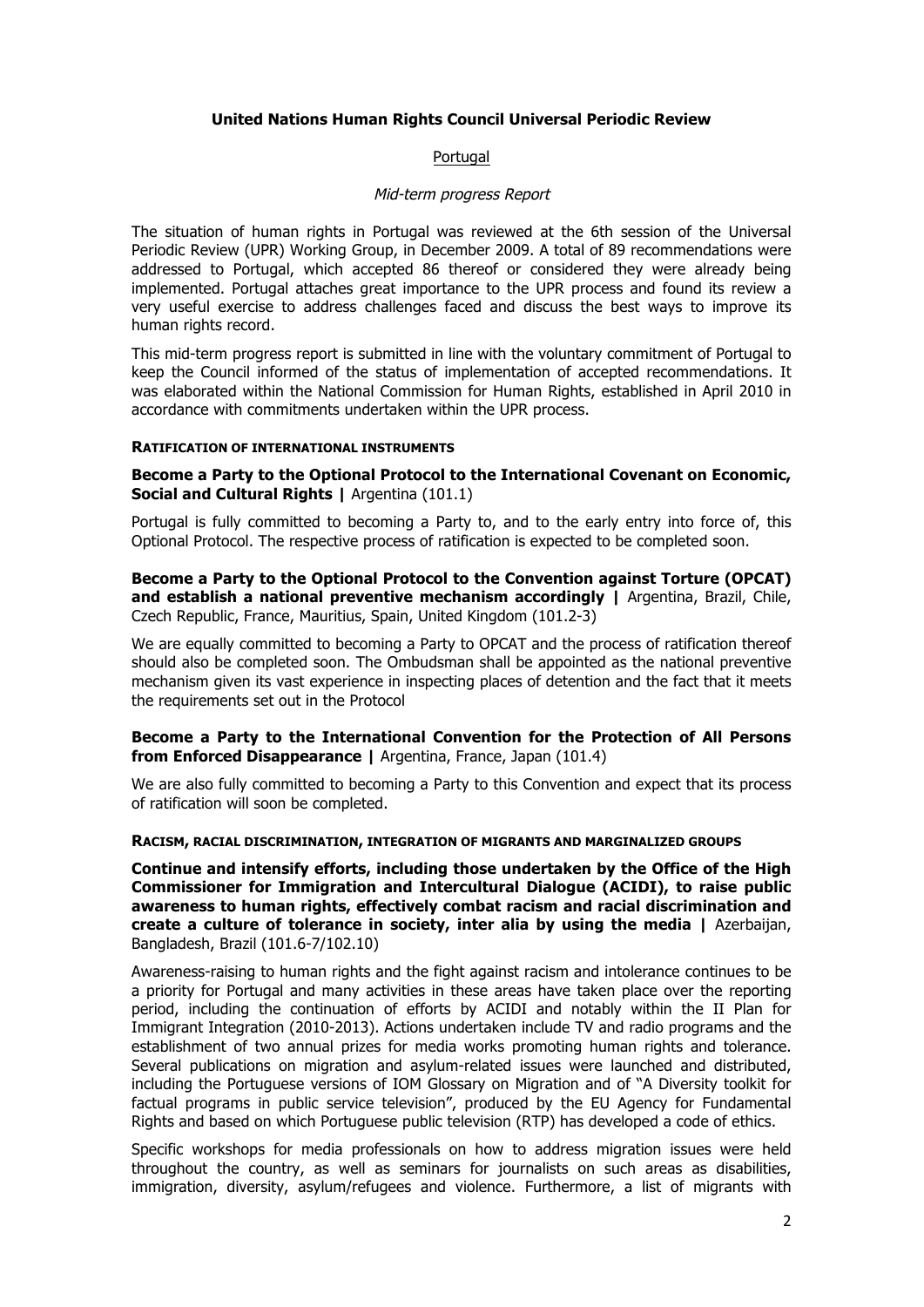prominent work in several areas, such as doctors, artists and lawyers, has been prepared and disseminated to media professionals. In 2011, the Commission for Equality and against Racial Discrimination (CICDR), which examines complaints of racial discrimination and issues recommendations thereon, publicly reaffirmed its 2006 recommendation for the media and law enforcement agencies to, inter alia, refrain from revealing a subject's nationality, ethnicity, religion or immigrant legal status in official communications.

A training team on intercultural issues has been created to help public schools – and other actors– deal with an increasingly diverse student population by providing free-of-charge support to awareness-raising activities at the local level. The curricula of science and humanities courses now cover such topics as citizenship, health and sexuality. Other measures include the adoption of specific strategies on intercultural issues for, inter alia, high level public officers and educators and the introduction of a post-graduation course for local staff working with migrants (2009), as well as the implementation of a pilot project to help clarify the role of intercultural mediation agents (2011).

**Strengthen measures, including legislation, to combat acts of discrimination and racism and to punish perpetrators, including law enforcement agents, as well as to counter the dissemination, including through the Internet, of racist, xenophobic and anti-Semitic propaganda, which generate incitement to racial hatred, and closely monitor developments relating to extreme right and racist movements |** Ghana, Mauritius, Nigeria (101.8-9/102.7/102.9)

Portuguese law specifically establishes the crime of racial, religious or sex discrimination, which covers organized propaganda activities inciting to discrimination on the basis of race, color, ethnic or national origin, religion, sex or sexual orientation, as well as acts of violence, threats or defamation on the same basis and the denial of war crimes, crimes against peace or crimes against Humanity. Furthermore, racist motivation can be taken into account in the determination of the measure of penalty in relation to all crimes, thereby constituting a sort of general aggravating circumstance. All such offences are considered crimes of priority prevention and investigation. Police regularly monitors websites, web chatting rooms and other fora associated with violent extreme right groups. A special tool has been made available in CICDR website to facilitate complaints and speed up action against any blog or site disseminating racism.

# **Strengthen measures aimed at combating racial profiling and discriminatory practices towards racial/ethnic minorities and immigrants, particularly by police and border control authorities | Brazil (101.10)**

Police authorities follow the above mentioned CICDR recommendation (see 101.6-7/102.10). They are bound by the prohibition of discrimination and the breach of such duties may lead to, inter alia, disciplinary responsibility. A code of ethics for police staff is pending approval and it shall reaffirm the principles of equality and non-discrimination.

**Continue and intensify efforts to strengthen programs, projects and other measures to create a culture of tolerance and prevent discrimination of vulnerable groups, including some Roma women, asylum-seekers and migrants, combat more resolutely racism and racial discrimination in all its forms and improve relations between law enforcement officials and the Roma** | Argentina, Belgium, India, Islamic Republic of Iran (101.11-13/103.15)

In addition to measures outlined above, a series of measures was undertaken in 2010 and 2011 to sensitize against discrimination, including a national photo and video contest, the display of banners in soccer stadiums, a symposium on immigration and intercultural dialogue and the publication of a book on racist discourse in Portugal.

The police is training agents to act as mediators in Roma communities, including as a means to encourage their civic participation, promote education and find appropriate response to the needs of Roma women. The Immigration and Borders Service (SEF) develops outreach programs to provide a whole range of services to such vulnerable groups as sick persons,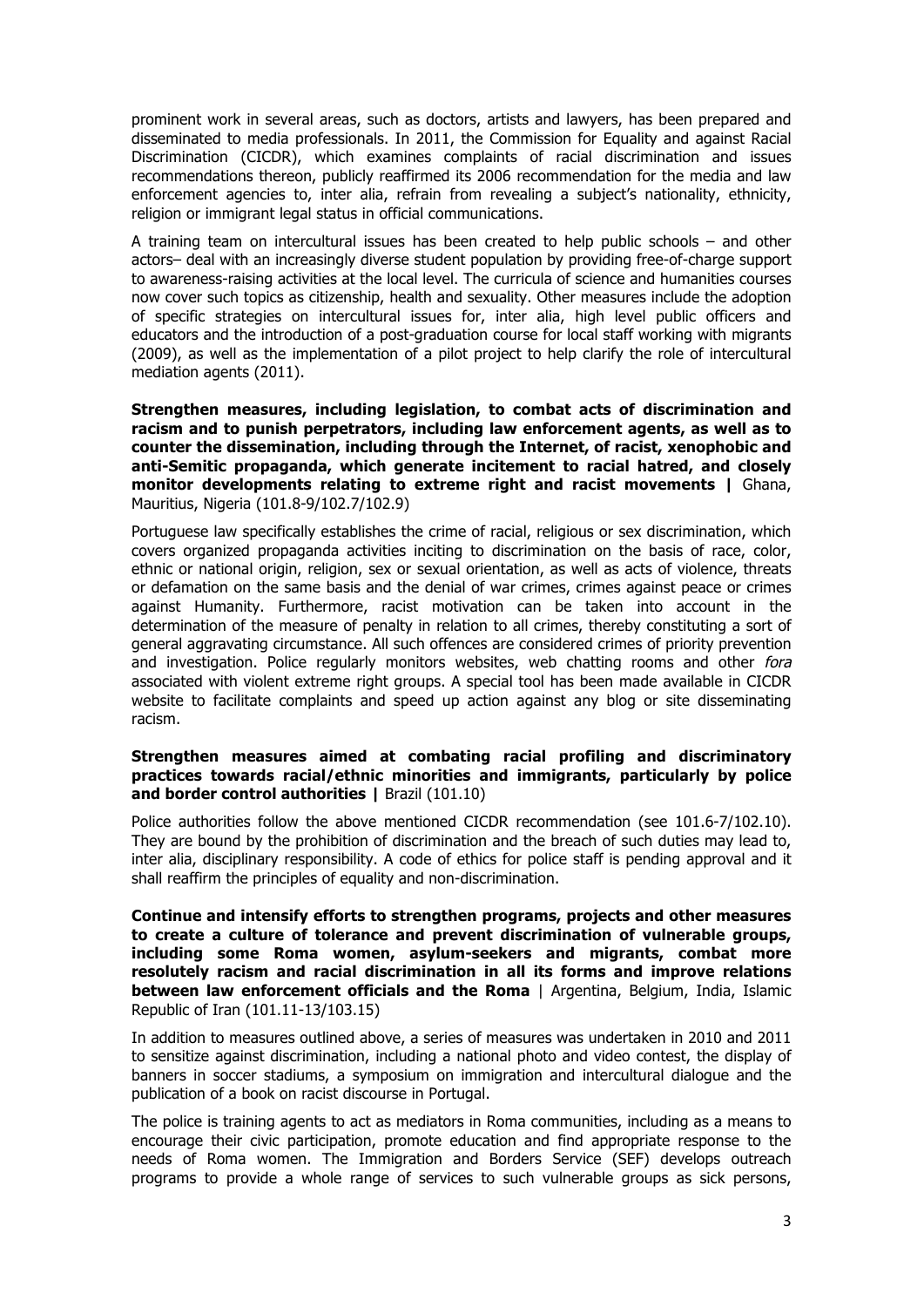children and the elderly ("SEF in Motion"), as well as to provide information to irregular migrant children attending school ("SEF goes to school"). The Ministry of Internal Affairs has adopted its first Sectorial Plan on Gender Equality, a main focus of which is to raise the awareness of staff (including police officers) to gender and sexual orientation issues. A working group on violence and hate crimes against LGBT people was established in partnership with security forces.

**Continue efforts to promote and protect the rights of persons belonging to minorities and develop a comprehensive and participatory strategy to counter the social exclusion and marginalization of Roma communities, namely in such areas as housing, education, employment and health care, inter alia through positive action and by taking into account the specific needs of such communities in the elaboration and implementation of programs and projects for the general population |** Australia, Belgium, Cuba, Finland, Ghana, Islamic Republic of Iran, Netherlands (101.36-39/103.14/103.16-17)

A Pilot Project for Municipal Mediators was launched in October 2009, whereby mediators, preferably of Roma origin and locally resident, are placed in local services or facilities and adequately trained, with the view to improve the access of the Roma communities to such services or facilities and prevent conflict situations. Roma communities obviously benefit from many of the measures in place for the general population, including Social Integration Allowance, housing programs, social protection schemes, including in school context, and access to the National Health Service. A Portuguese Strategy for the Inclusion of Roma Communities is now in preparation, focusing on 4 main areas: education, health, housing and employment.

**Implement or strengthen measures to prevent and punish discrimination against, and facilitate assistance to, immigrants, asylum-seekers and the Roma, continue efforts to promote their integration, including through increased dialogue at the local level, and ensure equal opportunities for the enjoyment of their economic, social and cultural rights** | Angola, Bangladesh, Mexico, Nigeria, Ukraine (101.41- 43/102.11/102.21)

ACIDI is continuing its comprehensive work in these areas, namely under the II Plan for Immigrant Integration (2010-2013) approved in September 2010. It provides support to immigrants and victims of racial discrimination through, inter alia, 3 national and 85 local immigrant support centers throughout the country (CNAI and CLAII), as well as through an Immigrant Legal Support Office (GAJI) that provides free of charge legal advice and mediation services in such areas as nationality, employment, social security, exercise of rights and access to justice. The NGO APAV (Portuguese Association for Victim Support) runs a Victim Support Unit to Immigrants and Victims of Racial and Ethnic Discrimination (UAVIDRE), which, with the support of ACIDI, provides free of charge, legal and psychological assistance to such victims.

Furthermore, Program "Choices" is now in its fourth phase (2010-2013): it is a public program, coordinated by ACIDI, aimed at promoting the social integration of children and young people aged 6 to 24 from disadvantaged social backgrounds, many of which are of migrant descent or members of the Roma community. Programs "SEF in Motion" and "SEF goes to School" (see 101.11-13) also contribute to promote the rights of those persons.

# **Closely monitor the situation relating to direct or indirect racial discrimination and ensure that complaints in this area are duly dealt with in the most effective manner possible** | Mauritius (102.8)

There is an administrative complaints procedure for cases of racial discrimination, managed by CICDR, which can lead to the imposition of fines. The Ombudsman can also receive complaints of racial discrimination perpetrated by public authorities (and, in more limited cases, by private entities) and can address to competent bodies such recommendations as may be necessary to prevent or remedy any illegal or unfair practices. See also 102.3.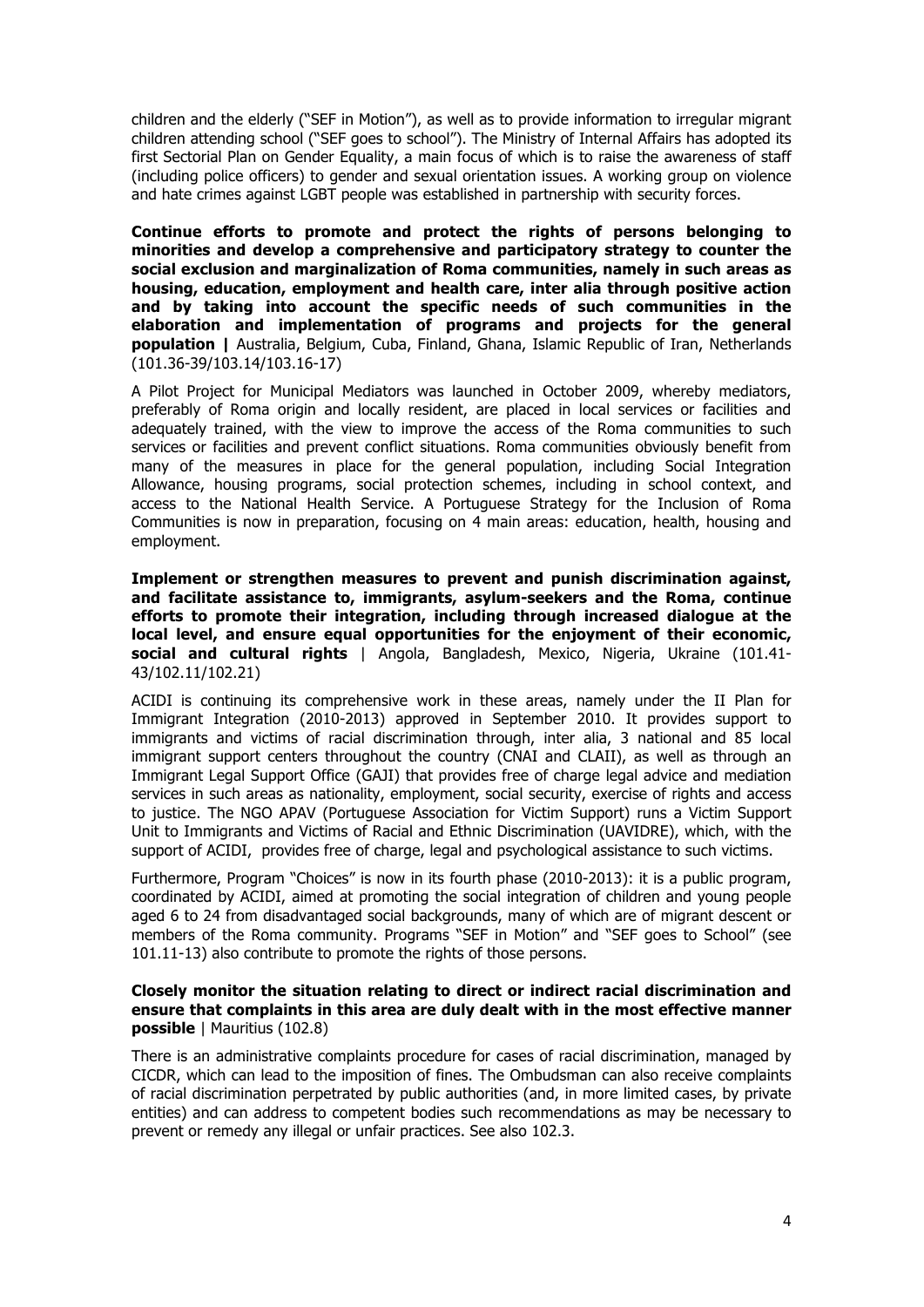# **Collect and generate disaggregated data on actual manifestations of racism and discrimination with a view to evaluating the situation regarding different racial, ethnic and minority groups |** Brazil (103.4)

Portugal has accepted this recommendation "in so far as the data to be collected is on actual manifestations of discrimination, including racial discrimination, but not on race and according to what is prescribed in its Constitution." In 2010, CICDR received 89 complaints of racial discrimination, but only in 44 cases was the nationality of the complainant identified: in 10 of the cases, alleged victims were of African origin; the largest number (18) related to Brazilian citizens. Concerning penal matters, data is collected on crimes of racial, religious or sexual discrimination and on people convicted for murder and assault crimes with racist motivation. In recent years there have been less than 3, or even zero, cases per year. Data is disaggregated by victim's nationality or origin and by type of crime, not by race due to legal constraints.

#### **GENDER EQUALITY AND COMBATTING VIOLENCE AGAINST WOMEN**

**Continue and enhance efforts to prevent, combat and punish violence against women, including domestic violence and trafficking in women and children, namely by ensuring the full implementation of relevant legislation as a priority, prosecuting and sanctioning those responsible for such acts and ensuring that all programs, projects and measures in this regard also reach Roma women |** Brazil, Bulgaria, Canada, Chile, France, Malaysia, Mauritius, Norway, Philippines, Sweden (101.15-18/102.12- 13/103.5-6)

The IV National Plan against Domestic Violence (2011-2013), whose implementation is coordinated by the Commission for Citizenship and Gender Equality (CIG), was approved in December 2010, comprising 50 measures in 5 areas: information, protection, prevention, qualification and investigation. It must be read in conjunction with other recently launched Plans, namely the IV National Plan for Equality (2011-2013), the II National Plan against Trafficking in Human Beings (2011-2013) and the II Plan for Immigrant Integration (2010- 2013).

Prevention efforts include measures to reduce social acceptance of domestic and gender violence, promote equality, eliminate gender stereotypes and empower women and girls, such as annual information campaigns for specific target groups, the promotion of local groups of juvenile animators to prevent violence in courtship, the dissemination of best practices of businesses in the area, and the granting of annual prizes to literature, theatre, cinema and journalism works. The involvement of different actors, including at the local level, is encouraged. Prevention of re-offending through work with perpetrators is an innovative area of intervention, and a 36-month pilot program in this area has been undertaken.

Domestic violence, specifically punished under the Criminal Code (CC), is prosecutable ex officio and a prevention and investigation priority. Concerning issues of "prosecution and punishment", we recall that Portugal has accepted recommendations 103.5 and 103.6 "on the understanding that they are to be interpreted as meaning that the Government accepts to facilitate prosecution and sanction through the enactment and implementation of legislation and other administrative measures". Protocols have been signed in order to facilitate and streamline experts' reports on victims of domestic violence, and guidelines were developed to help courts assess the risk of re-occurrence of such violence (courts are receiving technical assistance in this area). Furthermore, data on the relationship between defendant and victim in murder crimes are now being processed.

Several awareness-raising campaigns have been carried out to inform victims of their rights and promote their ability to report, including a national campaign entitled "Show the Red Card To Domestic Violence" launched in April 2010. Specific training sessions have been undertaken, or are still ongoing, with specialized staff, such as social workers, security forces and teachers. See also 101.20-21.

On 8 February 2011, the II Program of Action for the Elimination of Female Genital Mutilation (FGM) was adopted, involving new entities in the fight against this scourge and providing for measures in the areas of awareness-raising and prevention, support and integration, training,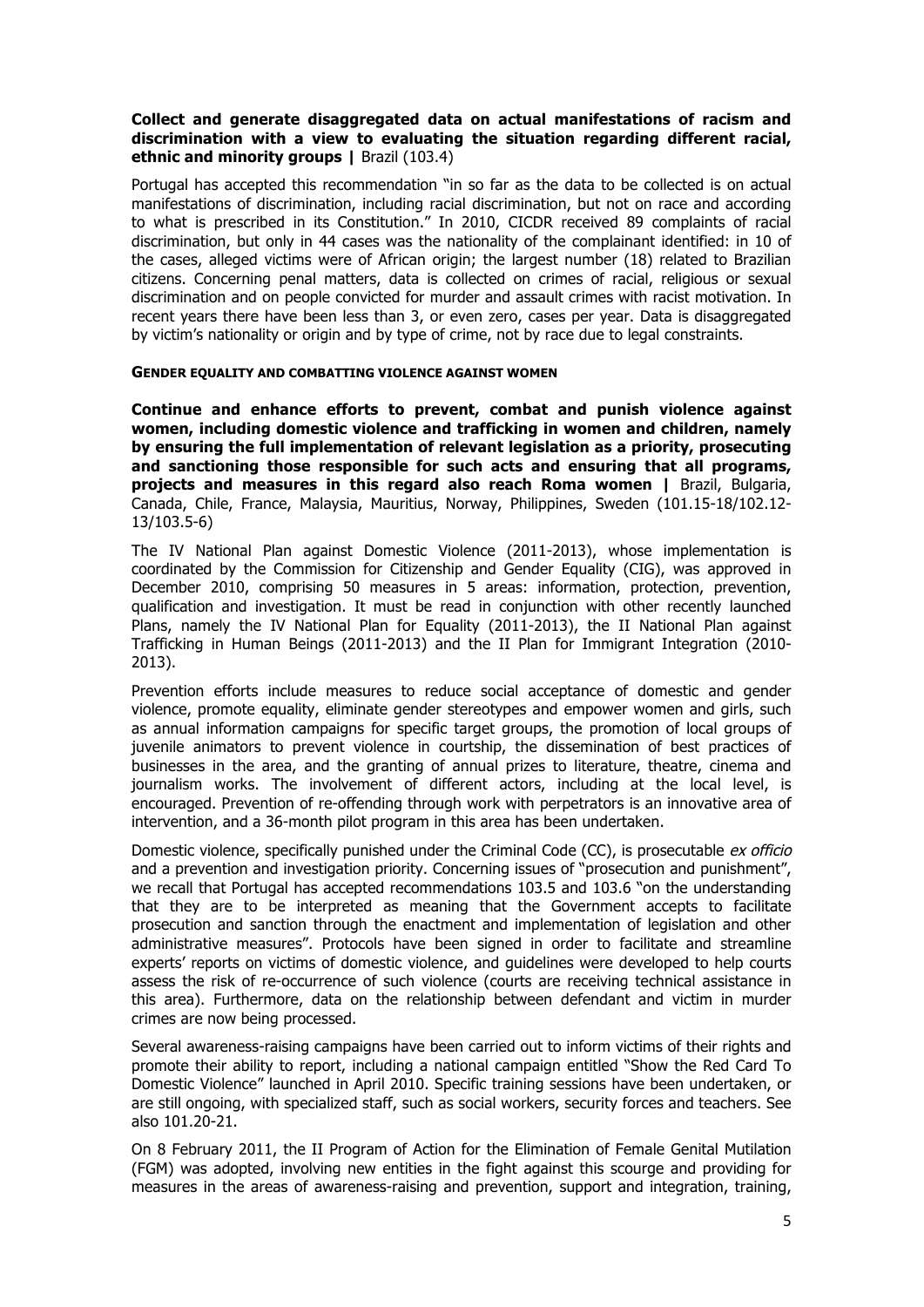research and advocacy. Activities undertaken include the publication of a leaflet on FGM and the training of relevant professional groups. See also 101.24 (children), 101.25 (trafficking in persons) and 102.14 (protection of victims).

# **Ensure effective implementation of its programs and policies against domestic violence, inter alia, through the continued provision of adequate funding and the creation of a monitoring mechanism |** Austria (101.19)

A mechanism managed by CIG has been put in place to provide technical and financial support to measures aimed at achieving equality between women and men, including NGO initiatives to prevent and combat gender-based violence, provide training to relevant groups and assist victims.

# **Implement educational measures from early childhood rejecting all types of domestic violence and promote the reporting of cases of domestic violence |** Spain (101.20)

The IV National Plan Against Domestic Violence foresees measures, including preventive measures (see above) targeted at children and youngsters and, in this regard, several initiatives were undertaken in articulation with the education system and youth associations, including awareness-raising initiatives in schools to combat violence within courtship relationships and the introduction in school curricula, from the earliest grades, of modules and references relating to gender equality and to domestic and gender-based violence. Guidelines on community policing address awareness-raising activities in school communities to prevent and combat all forms of violence against women.

# **Set up strategies and establish mechanisms which encourage victims of marital violence to denounce their aggressors before the judicial authorities |** Angola (101.21)

A nationwide prevention and victim protection strategy was implemented in the last decade, in partnership with civil society, with the view to create support structures for victims, namely counseling services and shelters. An Office was created to provide legal aid and counseling on alternative dispute resolution and access to law and courts; it signed protocols with different entities to ensure an appropriate implementation of legislation in this regard. A specific campaign aimed at encouraging the reporting of domestic violence was launched on November 2010 ("Who commits the crime of domestic violence is punished. Report"). This led to an empowerment of victims and consequent increase in the number of complaints registered by police forces: 27743 in 2008; 30543 in 2009; and 31235 in 2010.

# **Facilitate prosecution of domestic violence and implement improved measures for protection of victims** | Sweden (102.14)

Combatting violence against women remains a priority for Portugal, as reaffirmed by Parliament in 2009 and reflected, inter alia, in the IV National Plan against Domestic Violence. The Council of Europe Convention on preventing and combating violence against women and domestic violence was signed by Portugal on 11 May 2011 and its process of ratification is underway.

The consolidation of the victim protection system is sought through such measures as: enhanced coordination between civil and criminal courts in divorce or child custody cases and in cases of domestic violence, with the view to prevent re-victimization; standardization of procedures for reporting and collecting information, including the creation of a database; improvement of screening and diagnostic mechanisms, namely for pregnant women; dissemination of pilot projects in the areas of health, remote assistance to victims and mutual support groups; provision of shelters to victims within existing social responses; and facilitation of victims' access to housing (such cases are already considered a priority in some re-housing schemes, eg. in Azores).

Other measures include the priority access of children of victims of domestic violence to child support services, the development of intervention strategies for particularly vulnerable victims such as elderly persons, migrants, children, persons with disabilities and LGBT, and the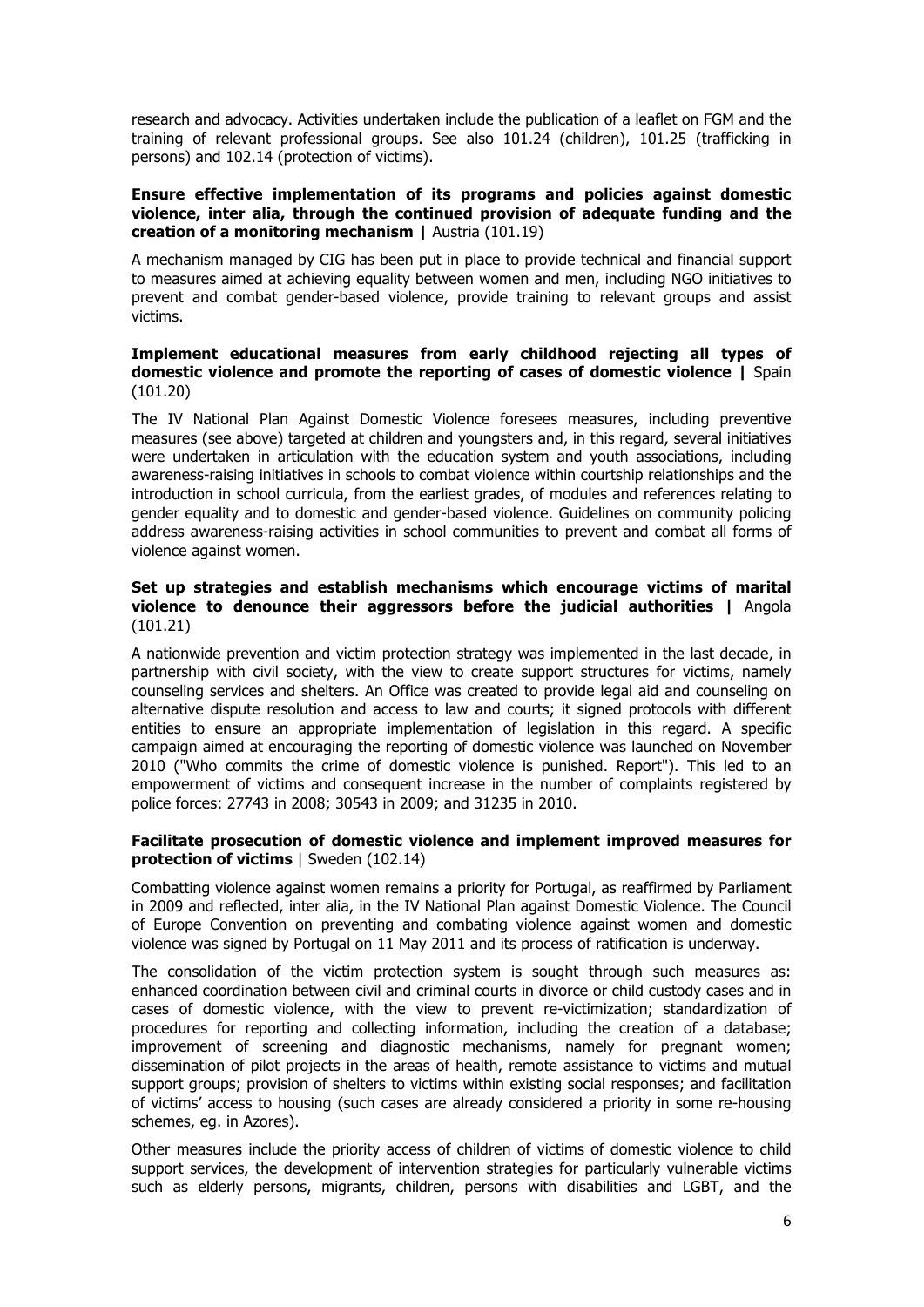promotion of victims' access to professional training and the labor market through the appointment of focal points in employment centers. There are also measures to prevent the recurrence of domestic violence by working with perpetrators ( the National Plan requires that prisons implement specific individualized programs to this effect), providing adequate training to all relevant professionals, and researching on and monitoring the problem of domestic violence.

The II Plan for Immigrant Integration seeks to guarantee that migrants victims of, inter alia, domestic violence receive legal support, and that autonomous residence permits can be granted to members of reunified families who are victims of domestic violence. It also aims at preventing all forms of gender violence, including domestic violence and FGM, namely by providing information to men and women, producing information materials in several languages, creating discussion fora and using the media.

A number of measures have been introduced to regulate aspects covered by the Act on the prevention of domestic violence, and on the protection of and assistance to its victims, adopted in September 2009 and an important milestone since it introduces such important measures as: the recognition of the status of victim (to all alleged victims no sooner than domestic violence is reported, provided that there is no strong evidence that such claim is unfounded); the urgent nature of domestic violence proceedings; the use of technical means to remotely control perpetrators and assist victims; the possibility to arrest the perpetrator even if not caught in the act; the right of victims to redress; and the provision of legal, medical, social and labor support. Legal counseling to victims of domestic violence shall be provided by a lawyer appointed by the Bar Association, upon request from social security services.

The Code of Criminal Procedure now expressly requires that Public Prosecution informs victims of, inter alia, domestic violence of available public and private support services and of compensation options at their disposal. A Commission for the Protection of Crime Victims has been created in October 2010 with the mandate to ensure advance payment of compensation by the State to victims of violent crimes and domestic violence. The victim shall be informed of the main judicial decisions affecting the aggressor's status. The use of video surveillance methods (both as an injunction and a penalty) shall take into account the compatibility of such methods with the victim's circumstances, and victim support services shall be informed of relevant details concerning the implementation of such methods. Police forces are also making efforts to closely monitor the problem of domestic violence and a national project (Project IAVE) is being implemented with the view to protect and support, inter alia, women, children, the elderly and persons with disabilities.

# **Extend policies and strategies of gender equality to all levels of the public administration, including affirmative measures for women in all ministries** | Spain (103.3)

Mainstreaming gender equality at all levels of Public Administration remains a strong political commitment, as established, inter alia, in the IV National Plan for Equality. In 2011, all ministries approved gender equality plans with the view to include a gender perspective in all their internal and external activities. Several protocols were signed with local authorities, leading to the adoption of municipal plans for equality (comprising, for instance, the creation of shelters for victims of domestic violence). Equality advisors are being appointed in each Ministry and local authority. Since 2009, books have been published with guidelines for equality plans adopted by central and local authorities and by business companies, and on language promoting equality between women and men in Public Administration.

# **CHILDREN**

# **Continue strengthening efforts to ensure respect for the right to nondiscrimination of children in the country, in particular children and families living in poverty and children of minority groups, including the Roma | Malaysia (101.14)**

Program "Choices" (see above 101.41-43/102.11/102.21) plays an important role in this regard and 66 projects thereunder are being implemented throughout the country, including with a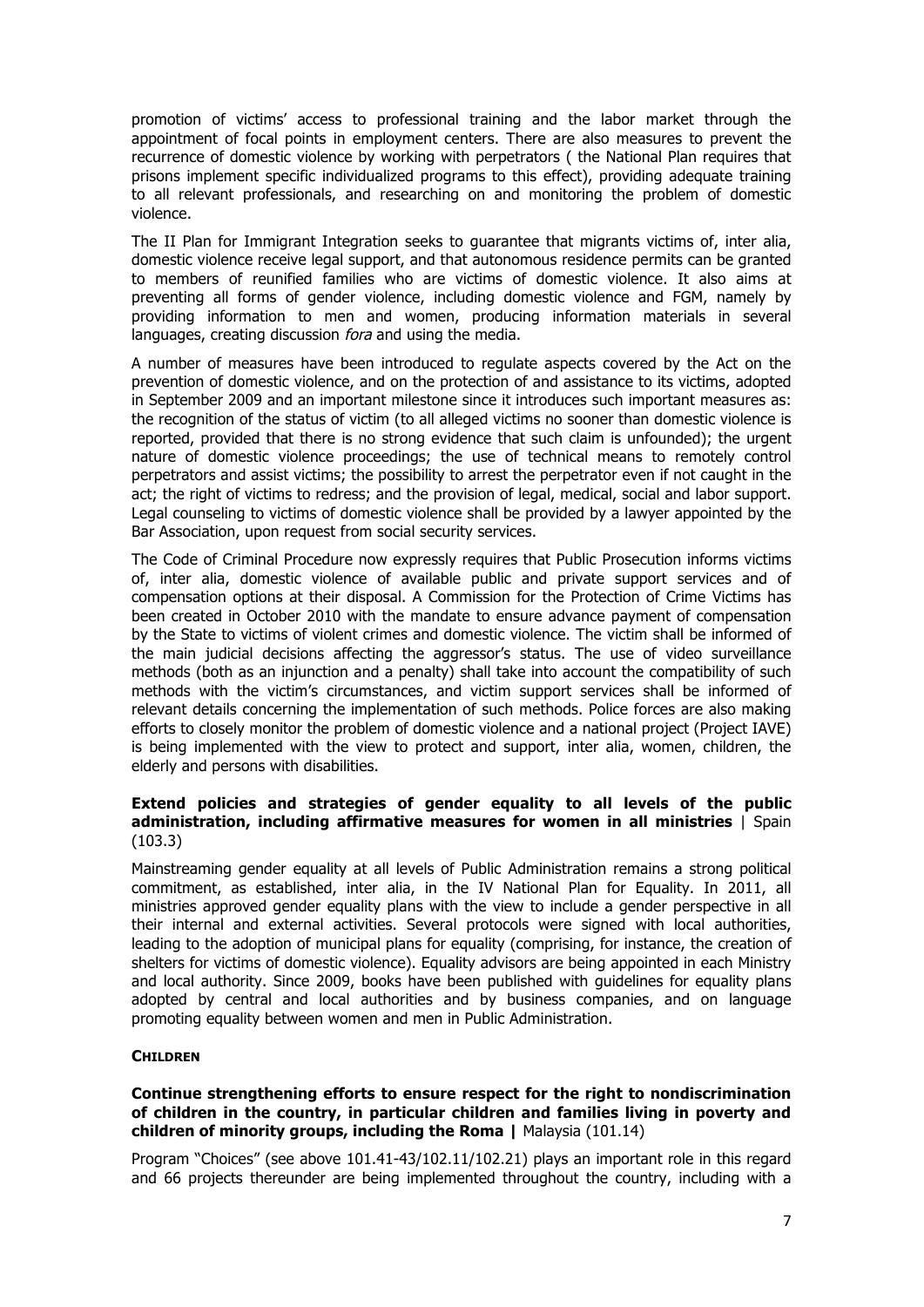view to provide alternative curricula, find new school approaches for children of itinerant and/or migrant background, and enhance the benefits of intercultural living (eg. through the organization of holiday camps, project exchanges, parental training activities, school and family mediation and thematic meetings).

# **Establish mechanisms to disseminate information about the consequences of acts of violence against children |** Angola (101.24)

A bill aimed at criminalizing school violence, including bullying, was recently adopted. Various public bodies and NGO active in the area of childhood develop awareness-raising and information activities, as well as other measures to prevent risk situations. A Guide for Law Enforcement Officers on the approach to abuse and other dangerous situations was prepared. Police forces participate in awareness-raising activities on the rights of the child within the Safe School and SEF goes to School programs and support local child and juvenile protection commissions. Specific awareness-raising and training actions are undertaken to prevent drug addiction. See also 101.15-18, 102.12-13, 103.5-6.

In 2010, the annual statistical report of the Observatory on Trafficking in Human Beings has begun to include a specific chapter on children. This Observatory has also participated in workshops for students and other professional groups, organized a conference on beggary and other forms of exploitation associated with children, and undertook awareness-raising initiatives on trafficking in women and children and sexual exploitation via the Internet, radio and TV.

# **Strengthen efforts to prevent and punish the crimes of child prostitution, pedophilia and child pornography** | Argentina (101.27)

Sex crimes against children have a specific criminal framework and are considered crimes of priority prevention and investigation. Adequate premises for the examination of victims of such crimes are being established in police stations. Early-warning procedures have been put in place for cases of disappearance of children under 14. Portuguese legislation has been amended in accordance with Council of Europe Convention on the Protection of Children against Sexual Exploitation and Sexual Abuse, to require that any person applying for a job or activity, paid or unpaid, that involves regular contacts with children, exhibits his or her criminal record.

Casa Pia, public institution dedicated to the protection of children and youngsters at risk, developed an Integrated Project on the Prevention of Sexual Abuse (PIPAS), involving 2800 children and youngster and comprising the publication of a handbook with guidelines for action in cases of evidence of sexual abuse of children.

# **Develop a comprehensive national strategy soon on the implementation of the Convention on the Rights of the Child, as highlighted by the Committee on the Rights of the Child** | Islamic Republic of Iran (102.4)

The Initiative for Childhood and Adolescence 2009-2010 (INIA) is the national mechanism responsible for covering the full range of children's rights in an integrated way, providing technical support with the participation of all concerned actors, including all ministries, key departments and organizations with competence on childhood and adolescence. An extensive consultation process was held prior to the establishment of INIA, with public online hearings and the participation of children, parents, caregivers and relevant professionals, as well as public services and other relevant organizations. Ten strategic goals were defined, taking into account the basic tenets of the Convention on the Rights of the Child: participation and citizenship; awareness-raising, training and access to information; family and alternative families; health; economic resources; social services; housing, urban planning and environment; education, leisure and cultural activities; and special protection.

NGO also continue to play an important role in the promotion and protection of the rights of the child, including with the support of public authorities: the Institute for Child Support (IAC), for instance, has continued to operate a SOS hotline for children at risk (SOS Criança), as well as a hotline for reporting cases of missing children. It also develops school mediation activities by supporting Student and Family Support Offices in schools.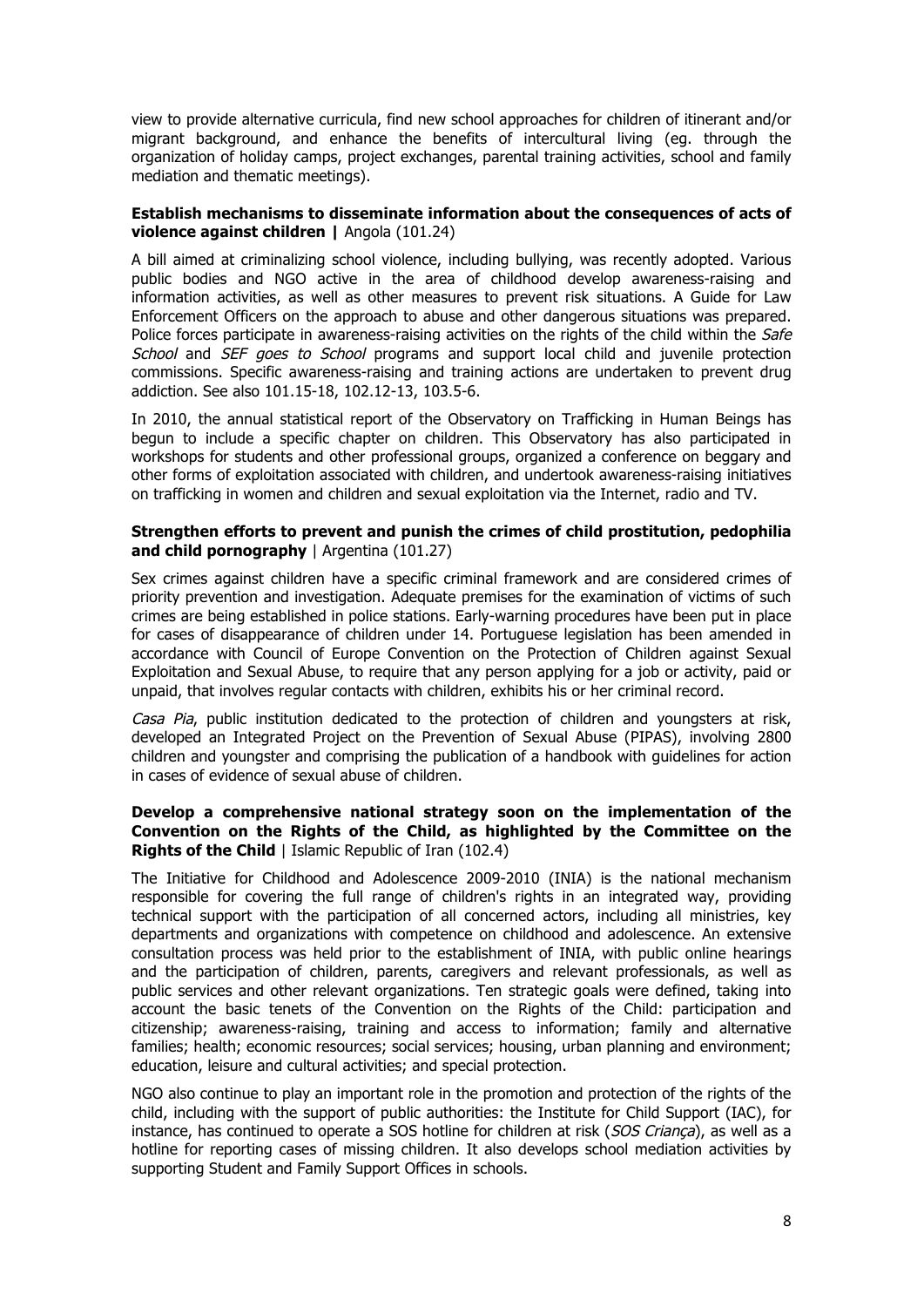**Undertake to study the underlying causes of the street children phenomenon, including the scope of the problem, and develop measures to prevent and totally eliminate it, including by addressing its causes, and to protect children from child labor and other risks and ensure their full enjoyment of all human rights, particularly with regard to health, education, housing, food and others |** Cuba, Malaysia, Netherlands (102.5/103.13)

Portugal has developed and implemented a comprehensive policy to address the causes of children living on the streets, including by assisting families and addressing concerns related to adequate housing and access to education and health care. *Project Rua,* run in partnership with the NGO Institute for Child Support, continues to be implemented with a flexible approach aimed at effectively reaching, supporting and reinserting children, their families and communities, with a particular focus on situations of drug abuse and child prostitution. As a result, the phenomenon of children living on the streets has been gradually decreasing and is presently limited to few cases mainly in Lisbon. See also 101.14-18, 101.24 and 103.5-6.

#### **Adopt further measures to ensure the protection of the human rights of the children of persons in detention or prison** | Czech Republic (102.19)

Efforts are underway to provide juvenile detention centers with adequate conditions to accommodate and assist young pregnant women and those who give birth while in detention, including the elaboration of a procedural guide for centers with female residential units. Detainees can stay with their children up until 3 years of age or, exceptionally, until 5, provided that the other parent consents thereto and that this is deemed to be in the best interest of the child. Children cannot be subject to administrative detention, although they can be placed in temporary accommodation centers if staying with a caregiver. Units that receive children have special facilities and average stay therein is of 3 days.

# **Have the Ministry of Labour and Social Solidarity examine further measures to prevent unlawful child labour, including the possibility of sectorspecific enforcement policies that target vulnerable populations, such as Roma street children** | United States (103.2 WG)

Overall, the evolution of child labor in Portugal has been positive: 233 cases were detected in 4736 visits carried out in 1999, compared with 6 cases detected in 804 visits undertaken in 2010. Until 2010, most cases were found in the building industry and, more recently, in commerce. An inspection campaign was recently undertaken to the entertainment industry, comprising 202 inspecting visits and finding 20 breaches, which lead to fines and reports to competent monitoring and social support services.

This evolution was possible only due to the creation of specific structures in the area, such as the Plan for the Elimination for Child Labour, as well as to general support measures such as the Social Insertion Income. The Integrated Program for Education and Training, which aims at enabling children to obtain a school and/or professional training certificate, also plays an important role in this regard, as one of its top priorities are children working illegally. In July 2011, 189 classes with a total of 2852 students were registered under this Program in continental Portugal; 17% of students (478) were of Roma origin.

#### **TRAFFICKING IN PERSONS**

**Continue to build up comprehensive efforts with the view to eliminate trafficking in persons, both at the national and international levels, prosecute traffickers and provide appropriate assistance to victims, including by improving relevant legislation, establishing a system for clear registration of victims, evaluating measures taken and sharing best practices in this regard, namely using the OHCHR Recommended Principles and Guidelines on Human Rights and Human Trafficking as a reference |** Belarus, Italy, Netherlands, Philippines Russian Federation, Ukraine (101.25- 26/102.15-17/103.7)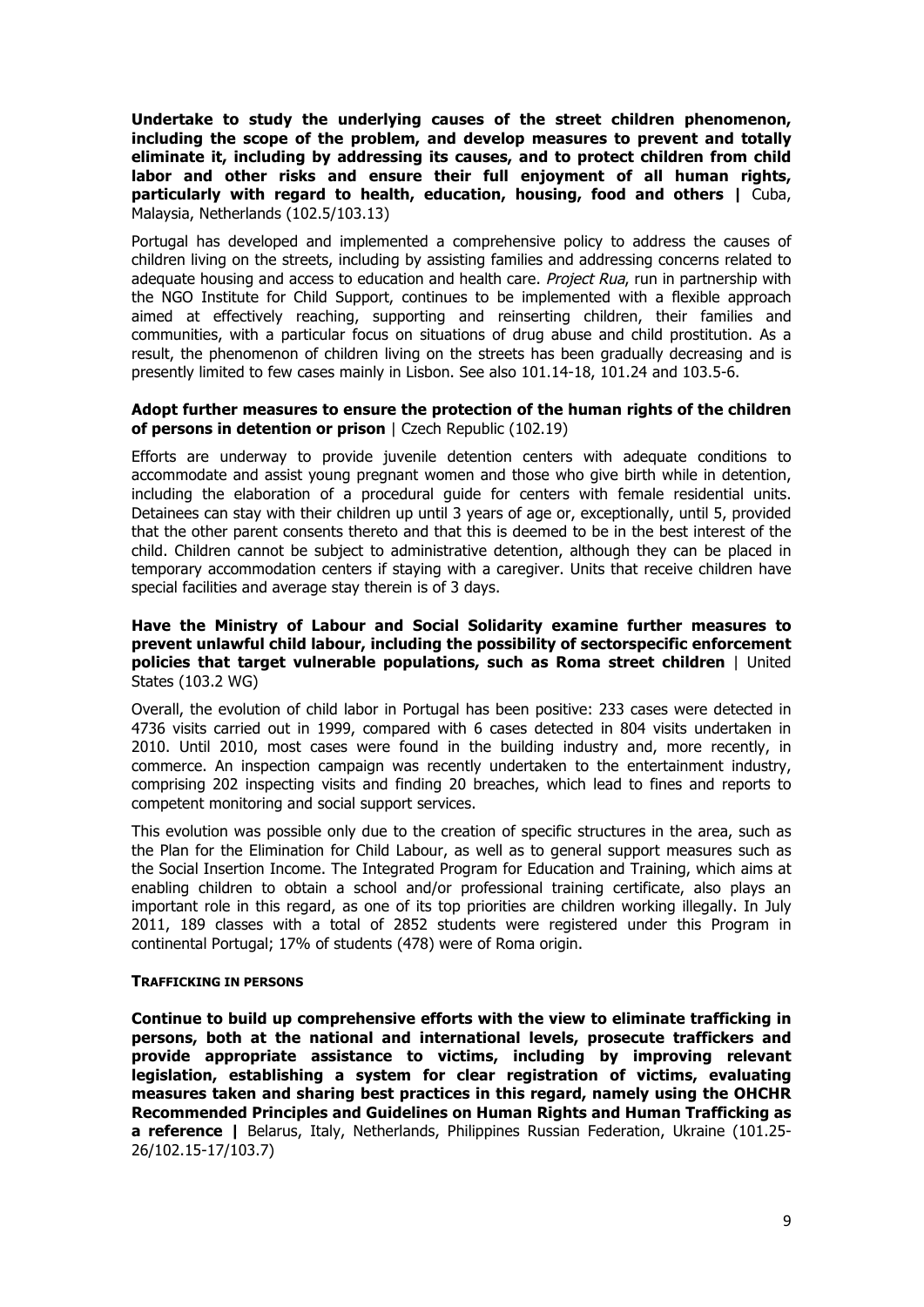The implementation of the I National Action Plan against Trafficking in Human Beings 2007- 2010 was the subject of internal and external evaluations that concluded that it significantly contributed to sensitize public opinion and decision-makers to the scourge of human trafficking. Evaluation reports were published<sup>1</sup>. The II Plan is now in implementation under the lead of CIG, providing for increased support to projects developed by NGOs.

A system to facilitate the identification of, and assistance to, victims of trafficking is currently being implemented, including the development and wide dissemination of a "Victims Flagging Card" to help law enforcement officers and others identify and assist such victims. A standardized form or signaling guide must be filled out in any suspected cases of trafficking and such cases are reported to a multidisciplinary team or focal point, in person or via the SOS Immigrant support hotline.

Data obtained is forwarded to the Observatory of Trafficking in Human Beings (OTSH), which runs the national monitoring system comprising a platform where users can obtain information on national victim support structures. In 2011, 14 protocols were signed with governmental and non-governmental organizations on data collection and other forms of collaboration, and several NGOs are receiving training in this regard. In January 2012, OTSH started to collect data to enable tracking alleged trafficking cases throughout the entire legal and judicial process. Its website contains a wealth of information on human trafficking in Portugal.

Training activities are also being held to build the capacity of relevant professional groups (including law enforcement officers, labor inspectors, staff of national and local migrant support centers and social workers) to combat trafficking in persons and assist victims, including under the project UNODC Anti-Human Trafficking Manual for Criminal Justice Practitioners. Training activities for criminal justice practitioners from Portuguese-speaking countries are foreseen for 2012. Furthermore, the OSCE Mission to Serbia/Astra Anti-Trafficking Manual for Journalists was translated and adapted, and a book with relevant legal instruments on trafficking in persons and violence against women is in preparation. The documentary film "Affected for Life" was translated into Portuguese and is used as an educational tool.

Finally, projects to enhance national and international cooperation in this area are being developed, namely on the prevention of, and response to, trafficking from Brazil to EU member States, and on the protection of the rights of migrants particularly against exploitation and trafficking in human beings. Concerning the prosecution of traffickers, we recall that Portugal has accepted recommendation 103.7 "on the understanding that it is to be interpreted as meaning that the Government accepts to facilitate prosecution and sanction through the enactment and implementation of appropriate legislation and other administrative measures."

#### **PERSONS WITH DISABILITIES**

**Take more concrete steps to improve the situation of persons with disabilities, develop new plans to ensure that these persons can exercise their rights on an equal basis under the Action Plan for the Integration of Disabled Persons 2006 – 2009 and ratify the International Convention on the Rights of Persons with Disabilities |** Canada, Chile, China, Islamic Republic of Iran (101.5/102.1)

The National Strategy on Disability (2011-2013) was approved in December 2010, based upon the UN Convention on the Rights of Persons with Disabilities, which Portugal ratified, together with its Optional Protocol, on 23 September 2009. This Strategy establishes a set of measures, targets and indicators in 5 areas: multiple discrimination; justice and exercise of rights; autonomy and quality of life; accessibility and universal design; modernization of administrative and information systems.

In October 2010, a project was launched with the view to create an independent observatory of the implementation of the Convention in Portugal, with the involvement of public and private partners (private Foundations, academic institutions). Research is being undertaken, and handbooks published, on such areas as women with disabilities, deinstitutionalization of children

<sup>&</sup>lt;sup>1</sup> Reports are available at: http://195.23.38.178/cig/portalcig/bo/documentos/Relatorio\_final\_I\_PNCTSH\_jan.pdf and http://195.23.38.178/cig/portalcig/bo/documentos/Relatorio\_interno\_IPNCTSH.pd.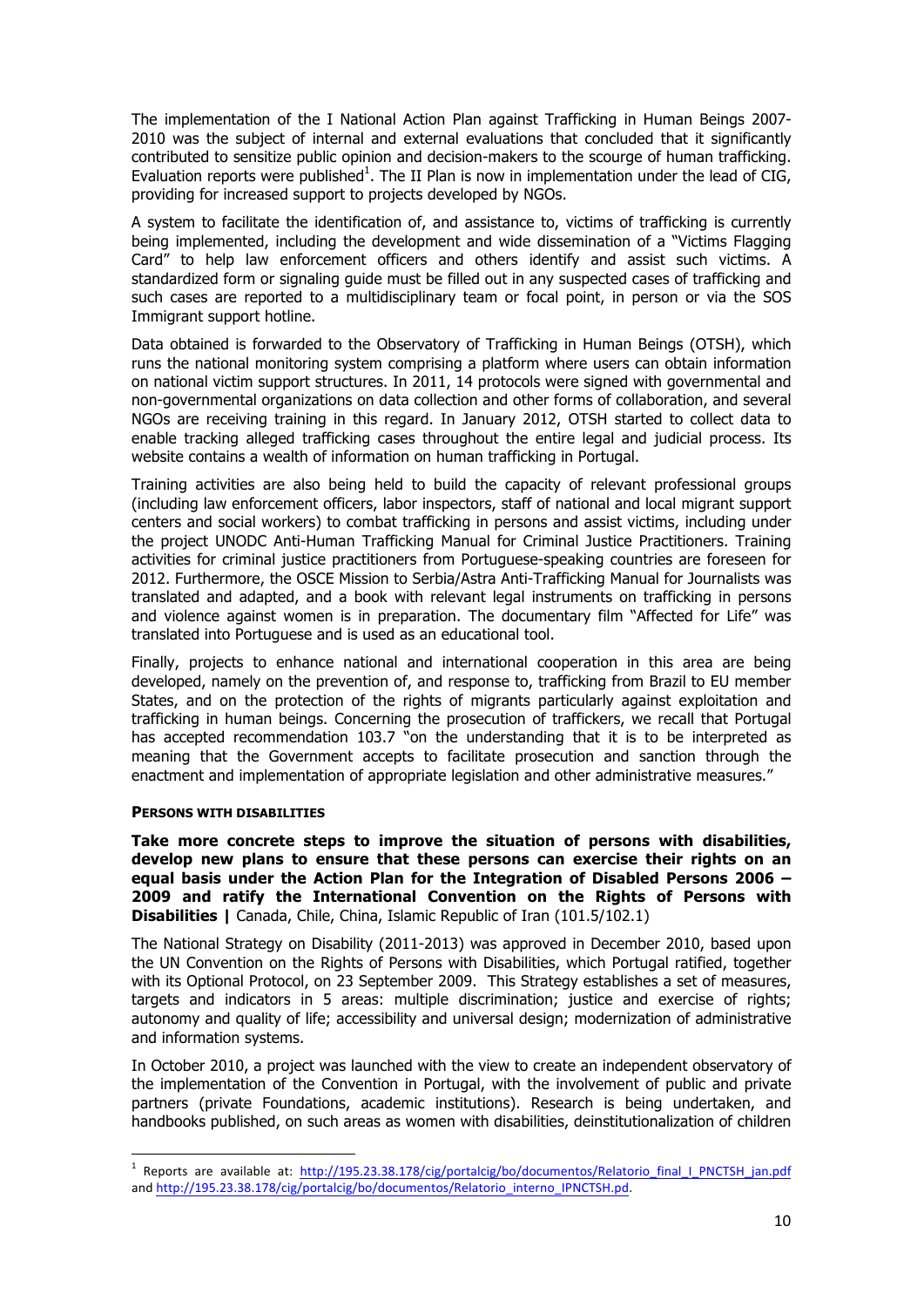with disabilities, accessible tourism, availability of information on disability from public bodies and implementation of the International Classification of Functioning, Disability and Health (ICF) in health and social security inquiries. In 2011, a long term project on "Media and Disability" was launched, with the creation of a working group on the matter, the organization of a seminar, the launching of a website and a Facebook page, and the publication of a report.

# **Improve effective access to education for children with disabilities** | Czech Republic (101.35)

The National Strategy on Disability foresees measures to improve access to education of children with disabilities, including by promoting the inclusion of persons with disabilities in the education system, ensuring the training of specialized staff and disseminating good practices.

# **POLICE VIOLENCE AND LAW ENFORCEMENT**

**Continue and strengthen efforts to improve the situation in prisons, including by modernizing the justice system and implementing the 2004 guidelines and reforms in the prison system, ensure that law enforcement officials and prison guards do not use excessive force or mistreat inmates, provide human rights training to prison staff and effectively investigate and prosecute all cases of alleged violence against prisoners |** Austria, Canada, Sweden, United States (101.28/102.20/103.9-10)

In April 2010, building on the work initiated in 2004 on prison system reform, the Code on the Enforcement of Sanctions and Measures involving Deprivation of Liberty entered into force, clearly indicating the ordinary and special security measures admitted in prison facilities for the maintenance of order and security. It was complemented by the General Regulation on Prison Facilities, approved in April 2011 and containing detailed provisions on the use of security measures. This new legislation has reinforced protection mechanisms for persons deprived of their liberty. Prisons are inspected by competent departments within the Ministry of Justice, namely coordinated by Public Prosecutors which open inquiries whenever there is any suspicion of excessive use of force or ill-treatment.

Special safeguards apply to inmates in particularly vulnerable situations. The judiciary police (PJ) has a disciplinary and inspection unit especially sensitive to problems related to the fight against serious and highly organized crime, and an inspection was carried out to PJ detention facilities in November 2010. Concerning the prosecution of offences, we recall that Portugal has accepted recommendation 103.9 "on the understanding that it is to be interpreted as meaning that the Government accepts to facilitate prosecution and sanction through the enactment and implementation of appropriate legislation and other administrative measures."

# **Further increase its efforts to prevent ill-treatment or excessive use of force by law enforcement officials and ensure prompt, thorough and impartial investigations into all such allegations, notably through the establishment of an independent institution responsible for supervising the acts of the police, with the view to bring those responsible for such acts to justice and ensure adequate compensation for victims |** Belgium, Italy, Norway, Republic of Korea (101.30-32/103.15)

In addition to the above information, we recall that police stations are inspected by the Inspectorate General of Home Affairs (IGAI), which also receives complaints of illegal practices allegedly committed by police officers. We continue to believe that this body performs these duties with the necessary degree of independence. From January 2010 to June 2011, 45 unannounced inspecting visits were carried out, and no significant violations were found. Over the same period, 440 complaints of ill-treatment were received, 347 of which were dismissed after investigation; the others are still pending. There were also six complaints of racial discrimination, all of which dismissed after investigation. The Ombudsman also carries out inspections to places of detention and investigates cases, pursuant to complaints or on his own initiative. See also 101.41-43/102.11/102.21, 101.3 and 102.3.

**Provide better health provisions in prisons** | Sweden (101.33)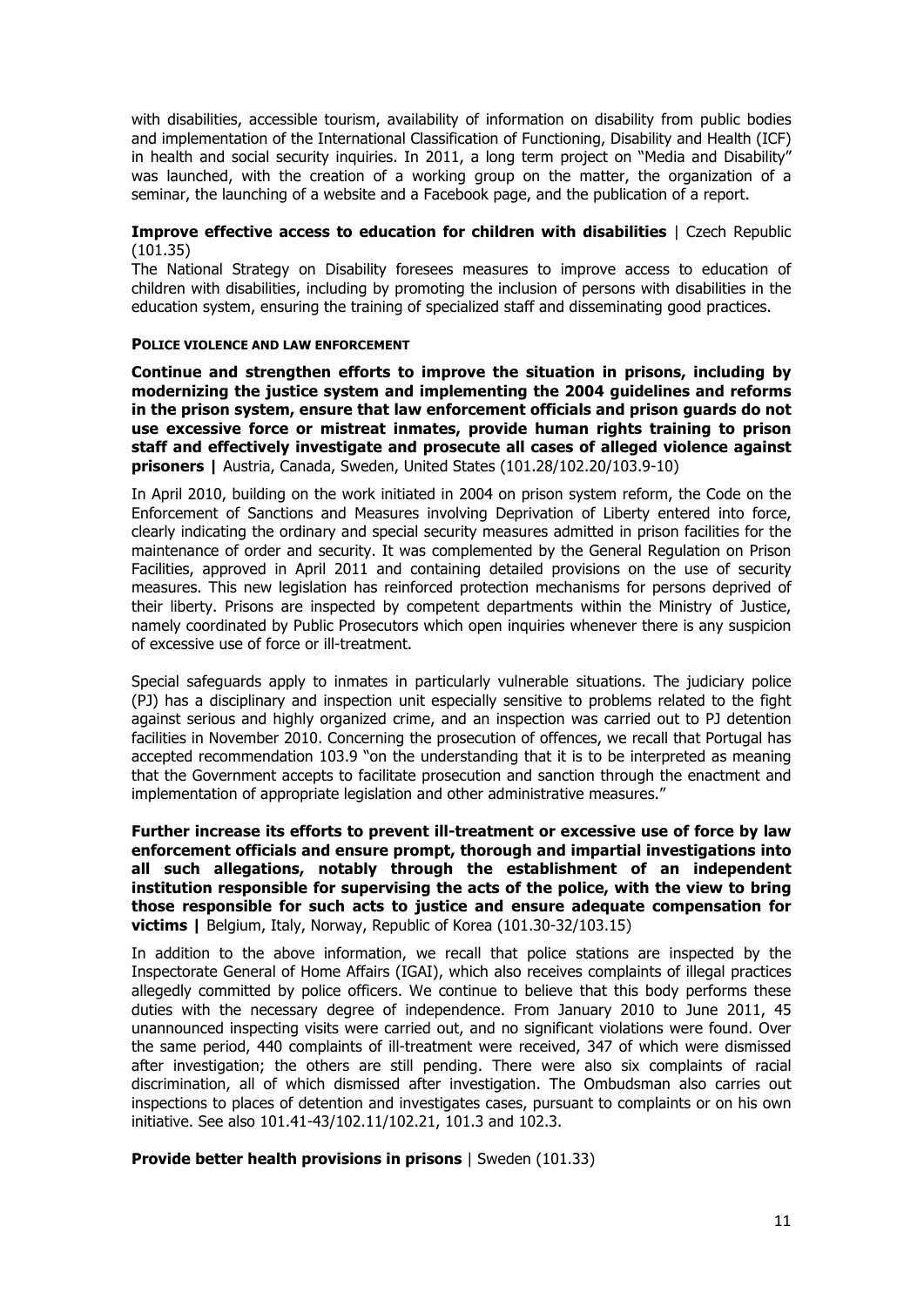An inmate is, for all purposes, a user of the National Health Service and there is a Prison Hospital. Prison staff must include doctors and nurses and the latter must be present on a daily basis. General practitioners and experts in various medical areas must assist regularly.

# **Ensure a clear definition in the law on internal security of appropriate and proportionate use of force by law enforcement officials in line with international standards** | Norway (102.18)

The principles of legality, necessity and proportionality must be respected in the execution of any policing measure, including concerning the use of force, as provided for, inter alia, in the Constitution. Such principles are also guaranteed, inter alia, by the regulation on the use of coercive means in prison services, approved in September 2009.

# **Continue efforts in relation to the reform of the penal code aimed at reducing the duration of preventive detention and to limit its use in conformity with the principle of presumption of innocence** | Mexico (103.11)

The electronic surveillance system has greatly developed in recent times in accordance with legislation approved in September 2010, in particular regarding the implementation of house arrest measures in pre or post-trial phases. A plan to promote the use of such measures, including by raising the awareness to that tool of courts and pre-trial detainees, has been developed.

# **HUMAN RIGHTS EDUCATION, INFORMATION AND TRAINING**

**Adopt further measures to provide different categories of police, prison and judicial staff, as well as the media, with specific human rights training on the empowerment and human rights of women, children, migrants, refugees and persons belonging to ethnic or national minorities or with minority sexual orientation or gender identity, on protection against sexual and domestic violence and on available remedies for victims** | Austria, Bosnia and Herzegovina, Czech Republic, Italy, Republic of Korea, Slovenia (101.22-23/101.29/101.32/101.40/101.47)

Efforts are underway to provide training on gender mainstreaming to senior public officials and legislators working in ministerial cabinets, and a Protocol to this effect was signed in 2009 with the institute responsible for providing training to Portuguese civil servants. Human rights issues are covered in the initial and ongoing training of, inter alia, judges and public prosecutors, police and border officers, prison staff and social workers.

Furthermore, specific training on domestic and/or sexual violence is provided to police agents, magistrates, education and health professionals, social workers, conflict mediators, intercultural mediators (under the II Plan for Immigrant Integration) and journalists, and such topics are also addressed in courses on humanities, social, criminal and health sciences. A significant number of police agents are receiving training on victim protection and risk assessment, and special premises are being assigned to interview victims in police stations. Training actions for law enforcement officers have also been undertaken on violent crimes, sex crimes and hate crimes against LGBT persons. Efforts are ongoing to develop a reliable risk assessment tool for security forces in cases of domestic violence.

Specific training has been provided to judges and public prosecutors on child protection, combatting cybercrime, family law, international protection of foreigners and the jurisprudence of the European Court of Human Rights, and information on relevant human rights topics has been made available in the internal web network for public prosecutors. In 2011, training activities for social workers have been organized on, inter alia, the rights of persons with disabilities and social services intervention in criminal proceedings. Staff of registry and notary departments has received training on service provision to persons with disabilities.

**Share at the international level its national experience as well as the different initiatives it has taken in promoting human rights education** | Morocco, Philippines (101.44/101.46)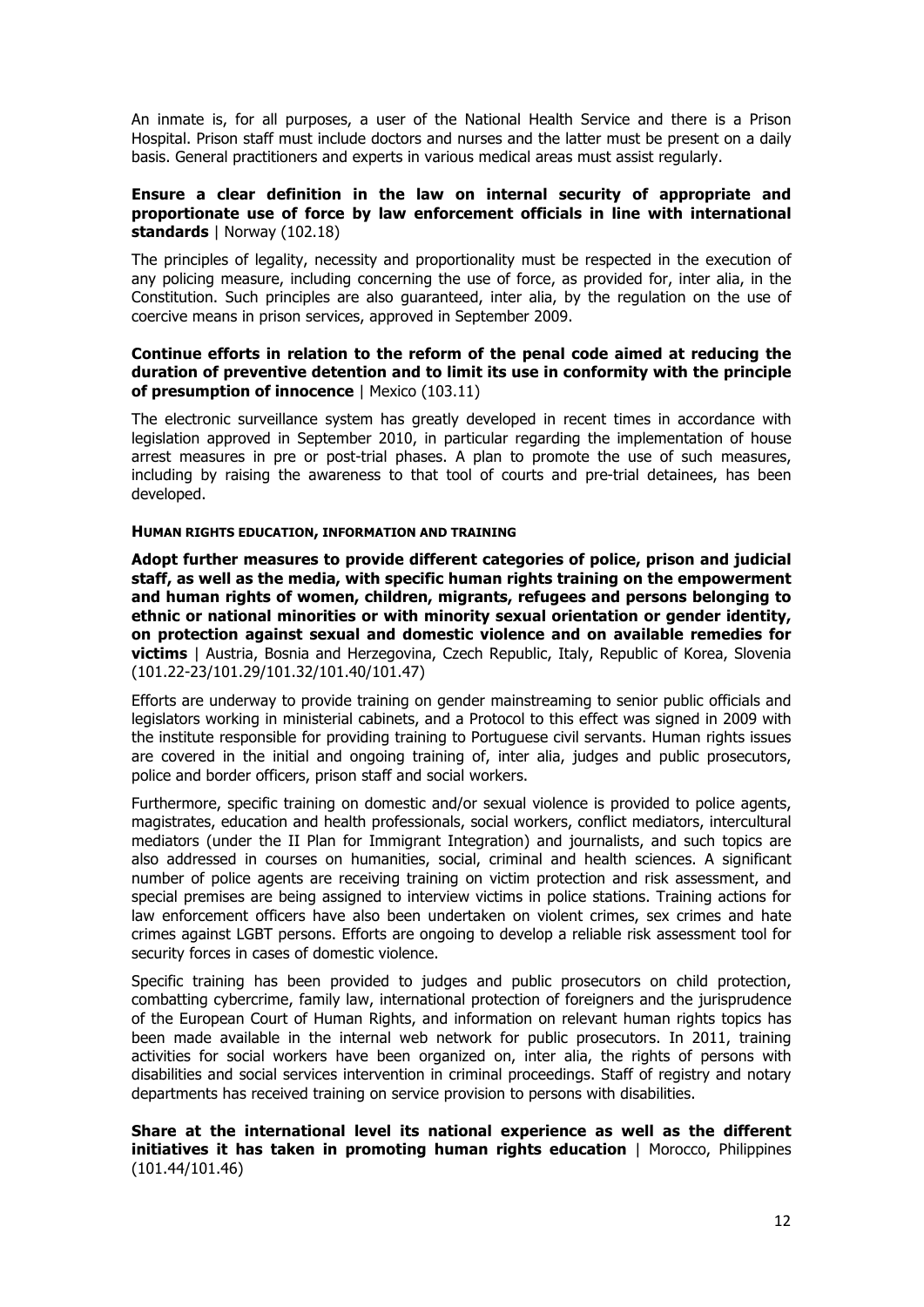The importance of the Internet as a platform for the diffusion of information has continued to increase, which facilitates the sharing of information in the field of human rights education. Many public departments, including the Office of the High Commissioner for Immigration and Intercultural Dialogue and the Commission for Citizenship and Gender Equality run websites with a wealth of information on instruments and activities relevant in their areas of work. The Media Office also runs Facebook and Twitter pages and regularly sends the most important documents directly to the media. On 15 December 2011, a new platform was launched at www.gddc.pt, where Portuguese-speaking users from around the world can obtain detailed information on all existing universal and regional human rights protection systems, Portuguese versions of the main international instruments and other education materials, as well as daily human rights news.

# **THE RIGHT TO EDUCATION AND OTHER ECONOMIC, SOCIAL AND CULTURAL RIGHTS**

# **Continue the implementation of plans to reduce schools desertion rates, particularly at the secondary level** | Chile (101.34)

Several measures have been taken to reduce school drop-out rates, including curricular reform to improve basic skills (reading, mathematics and sciences) and the extension of compulsory schooling to 18 years of age (Program "Education 2015" was launched to achieve these goals). Also important is the implementation of projects on priority intervention in the field of education (Program TEIP), improvement of school performance ("More Success at School"), definition of learning goals and of alternative curricula, namely with increased focus on vocational training, as well as the re-organization of the school network and closer collaboration of education authorities with child protection commissions. Portugal has established as a national target a school drop-out rate of 10% by 2020, and an interim target of 15% by 2014.

# **Continue its efforts to promote human rights at the international level, particularly in the field of the right to education, and continue to integrate human rights education and training in these efforts** | Morocco (101.45)

Portugal is very committed to the international realization of the right to education and, as such, annually presents a draft resolution on such right to the HRC, with cross-regional support. We have also supported the adoption of the UN Declaration on Human Rights Education and Training.

Furthermore, education is a major focus of Portugal's development aid strategy in Portuguese speaking countries in Africa and East Timor. Portugal is involved in teacher training, curricula and education policy development, cooperation with universities and budget support. Our training programs to these countries' judiciary, police forces and prison guards have a strong human rights perspective. Portuguese universities have been involved in supporting the legislative process in these countries, hence contributing to building modern juridical systems that comply with international human rights standards.

# **Continue the role it plays in multilateral fora in support of the promotion and protection of economic, social and cultural rights (ESCR)** | Egypt (101.48)

The position of Portugal in multilateral human rights *fora* is guided by the principles of universality, indivisibility, interrelatedness and interdependence of all human rights, the full realization of which is a long–standing commitment of the Portuguese State. Besides the resolution on the Right to Education referred to in 101.45, we are the main sponsors of a resolution on ESCR regularly presented to the HRC, as well as of a resolution on Programs and Policies involving Youth biennially presented (with Senegal and Moldova) to UNGA and to the Commission for Social Development. We are also traditional co-sponsors of most of ESCRrelated resolutions at UNGA and HRC and intend to maintain this high level of commitment to ESCR in international fora.

# **Take additional measures notably in the areas of housing, employment, education and access to social services, particularly to benefit the Roma** | Algeria (103.12)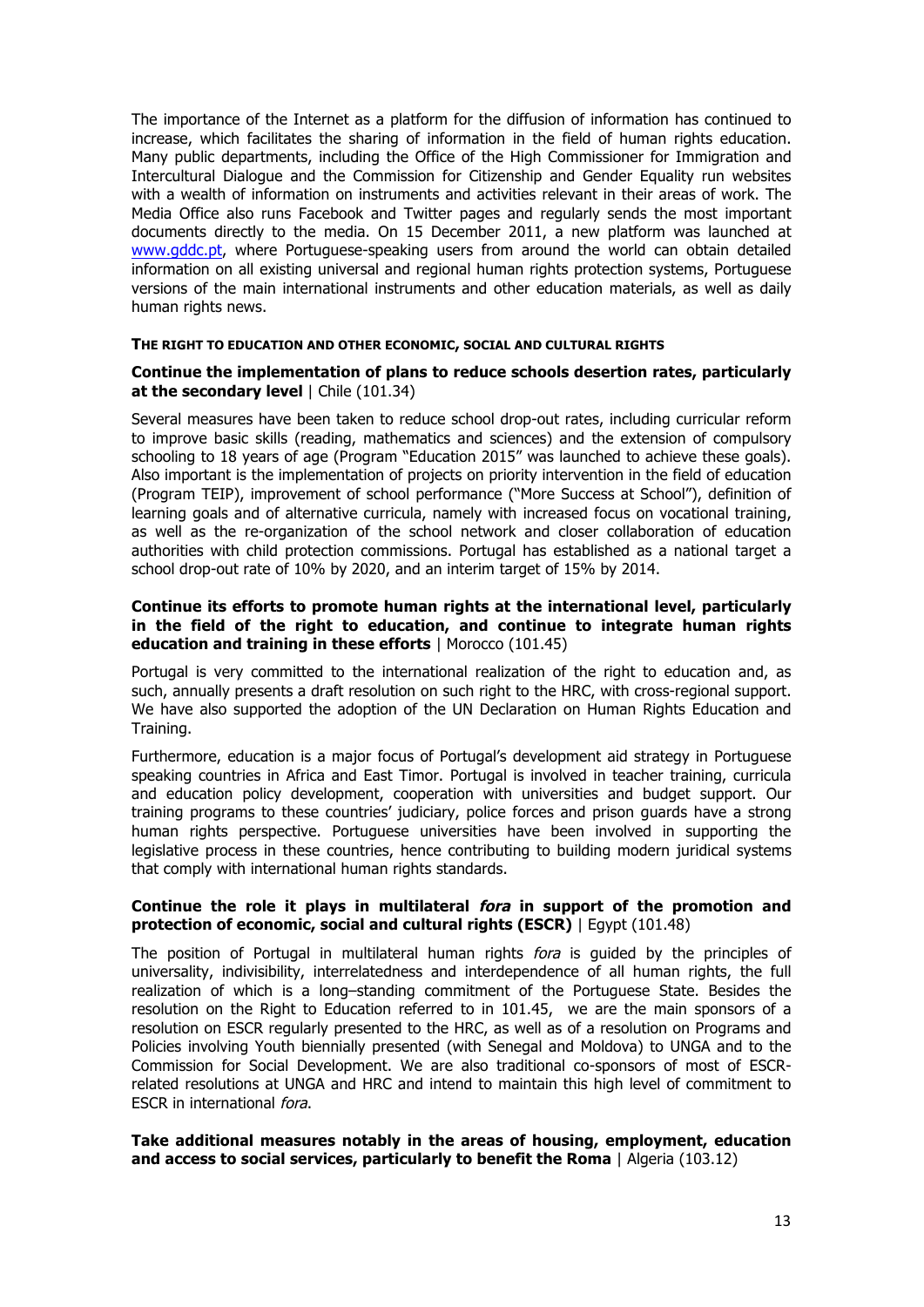Housing programs are promoted in cooperation among central, regional and local authorities and guided by, inter alia, the principle of non-discrimination. A National Roma Integration Strategy in the field of housing is in preparation since September 2011. See also 101.36-39 and 103.16-17.

A strategy was implemented in recent years to reduce inequalities in the areas of education and training, promote educational success and better manage available resources. In addition to measures indicated under 101.34, provisions were taken to provide pre-school education to all children under 5, certify skills obtained outside the school system, equip schools with new technologies, promote reading (by implementing a national plan in this regard and developing a school libraries network), evaluate teachers and enhance the role of regional and local authorities, as well as the autonomy and accountability of education institutions. Furthermore, initiatives were taken to reform education for pupils with special needs and promote the professional qualification of persons with disabilities, including regarding the recognition and certification of skills and the testing of methods adapted to specific audiences.

#### **HUMAN RIGHTS MACHINERY**

**Establish an effective and inclusive process to follow up on the recommendations of the Working Group, with the involvement of civil society, and strengthen cooperation with human rights mechanisms, inter alia treaty bodies, in particular by reporting regularly and in due time to these bodies and promoting the implementation of their recommendations |** Chile, Libyan Arab Jamahiriya, Slovenia, United Kingdom (101.49-50/102.6)

A National Human Rights Commission (NHRC) was created in March 2010, as announced in the UPR review of Portugal in December 2009, in order, inter alia, to work as a permanent structure to prepare national reports and examination processes by international human rights bodies, and to ensure continuous follow-up to recommendations addressed to Portugal by human rights mechanisms. This Commission coordinated the elaboration of the present mid-term review report, as well as of seven overdue reports to UN human rights treaty bodies, including the common core document, all of which have already been submitted. It also disseminates human rights information through a specific section created in the MFA website.

NHRC is an intergovernmental body composed by representatives of 12 government branches, but other public bodies participate in its work, including the Ombudsman (in its capacity as national human rights institution) and the Prosecutor General's Office (through the Office for Documentation and Comparative Law - GDDC). The involvement of civil society has also been a priority, and thus NCHR meets at least once a year in plenary format with NGO representatives, as was the case in January 2012 to discuss the follow up to UPR recommendations and the content of the present report.

# **Establish a national human rights institution in conformity with the Paris Principles to monitor and follow up on the implementation of its international obligations** | Egypt, India, Libyan Arab Jamahiriya, Malaysia, Mexico (102.3)

The Ombudsman is a National Human Rights Institution, with A-status accreditation since 1999, constitutionally and legally mandated to defend and promote citizens' rights, freedoms, guarantees and legitimate interests, taking as a reference the Constitution, relevant laws and regulations and the various international instruments binding upon Portugal. The Ombudsman works primarily by investigating cases, either pursuant to complaints or on his own initiative, and may carry out inspection visits and issue recommendations to administrative or legislative bodies. He may also request Constitutional Court review. In 2010, the Ombudsman received 6488 complaints, mostly related to social rights, the rights of workers and administration of justice. It issued 22 recommendations (10 accepted by the end of the year), requested Constitutional Court review in 2 cases and carried out 4 inspections: to child support institutions in Madeira; to detention centers for migrants; to elderly homes; and to employment centers. Public entities have a strong duty to cooperate with the Ombudsman.

The Ombudsman also provides information and advice, namely through toll-free hotlines for children and elderly persons (and experimentally also for persons with disabilities).